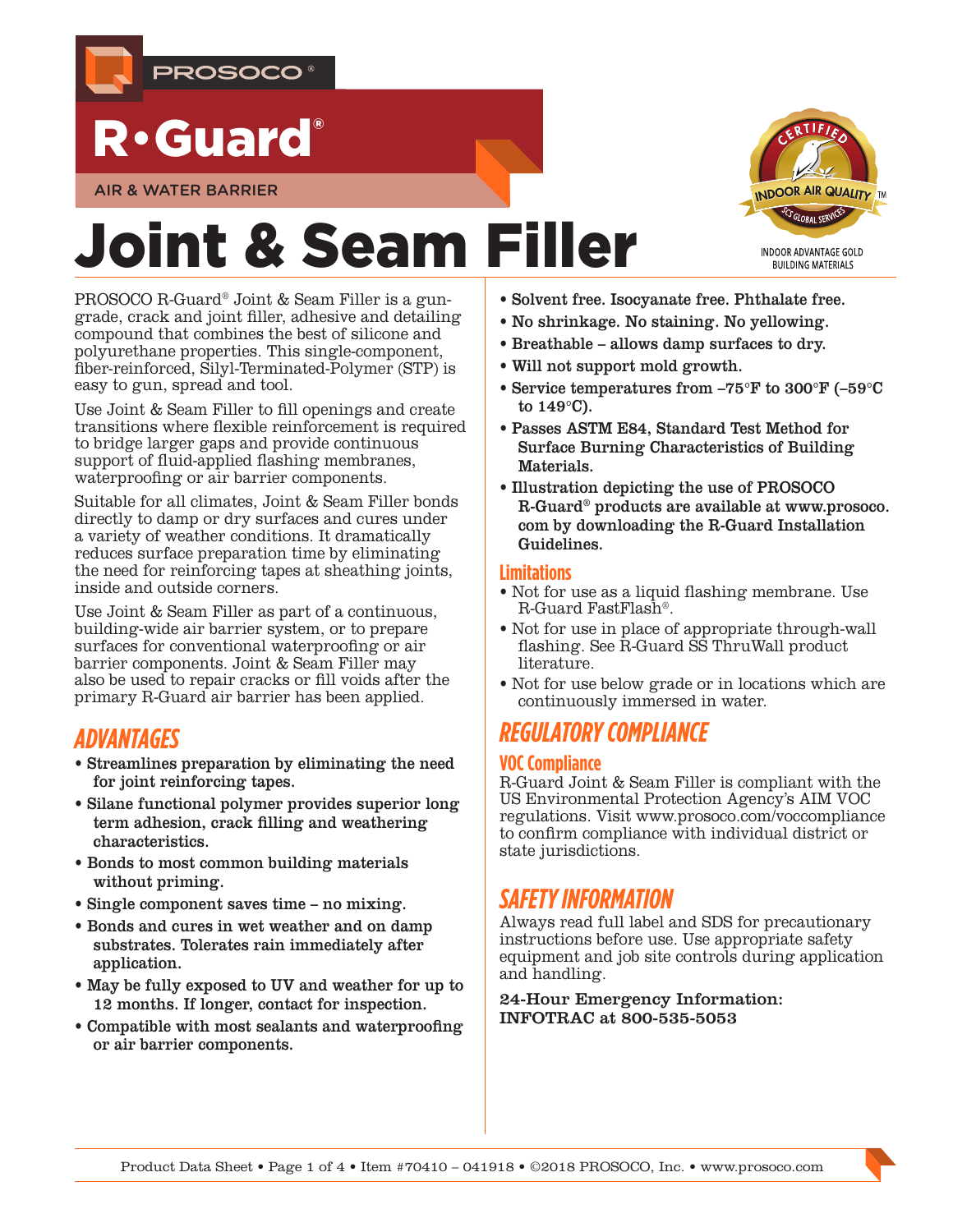## **Product Data Sheet R-Guard Joint & Seam Filler**

## *TYPICAL TECHNICAL DATA*

| <b>FORM</b>             | viscous paste, mild odor<br>pale red color      |
|-------------------------|-------------------------------------------------|
| <b>SPECIFIC GRAVITY</b> | $1.40 - 1.50$                                   |
| pH                      | not applicable                                  |
| <b>WT/GAL</b>           | $11.8$ lbs                                      |
| <b>TOTAL SOLIDS</b>     | 99%                                             |
| <b>VOC CONTENT</b>      | 30 g/L maximum                                  |
| <b>FLASH POINT</b>      | no data                                         |
| <b>FREEZE POINT</b>     | no data                                         |
| <b>SHELF LIFE</b>       | 1 year in tightly sealed,<br>unopened container |

#### **Cured Properties**

| Hardness, Shore A $ $ 40-50                             |                                            |  |
|---------------------------------------------------------|--------------------------------------------|--|
| <b>Tensile Strength</b> 70 psi                          |                                            |  |
|                                                         | Elongation at Break* $>180\%$ (ASTM D 412) |  |
| Water Vapor Transmission 19 perms @ 20 mils<br>ASTM E96 |                                            |  |
| <b>Corrosive Properties</b> Non-corrosive               |                                            |  |

\*Elongation per ASTM D 412 is not a requirement of the Air Barrier Association of America's (ABAA) Acceptance Criteria for Liquid Applied Membranes nor is it a requirement of the International Code Council Evaluation Service's Acceptance Criteria for Water-Resistive Coatings used as Water-Resistive Barriers over exterior Sheathing (ICC-ES AC212). Elongation is not a requirement of the AAMA 714 Specification for Liquid Applied Flashing used to Create a Water-Resistive Seal Around Exterior Wall Openings. There is no data to support that certain levels of elongation must be achieved to perform as a fluid applied WRB or as a fluid applied flashing. Specifications should be based upon performance test results like those required from the referenced organizations. Refer to the R-Guard Joint & Seam Filler Product Test Results document for a complete list of performance test results.

## *PREPARATION*

To ensure best results, apply to clean surfaces free of contaminants. Chemical residues, surface oxidation, surface coatings or films may adversely affect adhesion. Pressure-treated wood and other contaminated surfaces should be cleaned with an Isopropyl Alcohol wipe and allowed to flash-off before application of R-Guard products.

Concrete must be in place 3-7 days and free of any curing compounds or form release agents before permeable R-Guard products are applied. Mortar

joints in CMU construction must have a minimum 3 day cure before being treated with R-Guard products.

If considering use on insulated concrete forms, the preferred method for cleaning oxidation is with water and low-pressure cleaning.

Protect people, vehicles, property, plants and all other surfaces not intended to receive Joint & Seam Filler.

Remove and replace damaged sheathing.

Any gaps or joints greater than 1 inch should be structurally repaired or readied for an appropriate transition membrane.

In rough openings, and where appropriate, prepare all raw gypsum board edges with R-Guard PorousPrep. Apply to raw gypsum board edges in a thin, uniform coat according to published application instructions. Do not over apply. Allow to dry tack-free before application of R-Guard Joint & Seam Filler or other products.

Roofing systems shall be capped and sealed or top of walls protected from water intrusion both before and after air barrier system installation. Water intrusion may interfere with bonding of air barrier waterproofing materials and /or detrimentally impact the performance of such materials.

#### **Surface & Air Temperatures**

Surface and ambient temperatures between 32°F (0°C) and 110°F (43°C) are required for proper curing and drying of material to take place.

Hot Weather Conditions/Precautions: When air or surface temperatures exceed 95°F (35°C), apply product to the shady side of structure before daytime air and surface temperatures reach their peak. Hot surfaces may be cooled with a mist of fresh water. Keep containers closed and out of direct sunlight when not in use. Do not apply when substrate temperature exceeds 110°F (43°C)

Cold Weather Conditions/Precautions: Product may be applied to frost-free substrates at temperatures below 32°F (0°C). Product will not begin to cure until temperatures reach 32°F (0°C) and remain above freezing. Keeping material stored in a heated environment prior to use and misting applied material with warm, fresh water will help in these conditions.

Low Humidity Conditions: The process of curing may take longer when lower humidity levels occur. A light misting of fresh water over the treated surface will accelerate curing if necessary.

Though Joint & Seam Filler may be applied to damp surfaces and tolerates rain immediately after application, do not apply to surfaces with standing water or frost. *Contact PROSOCO if conditions are* questionable.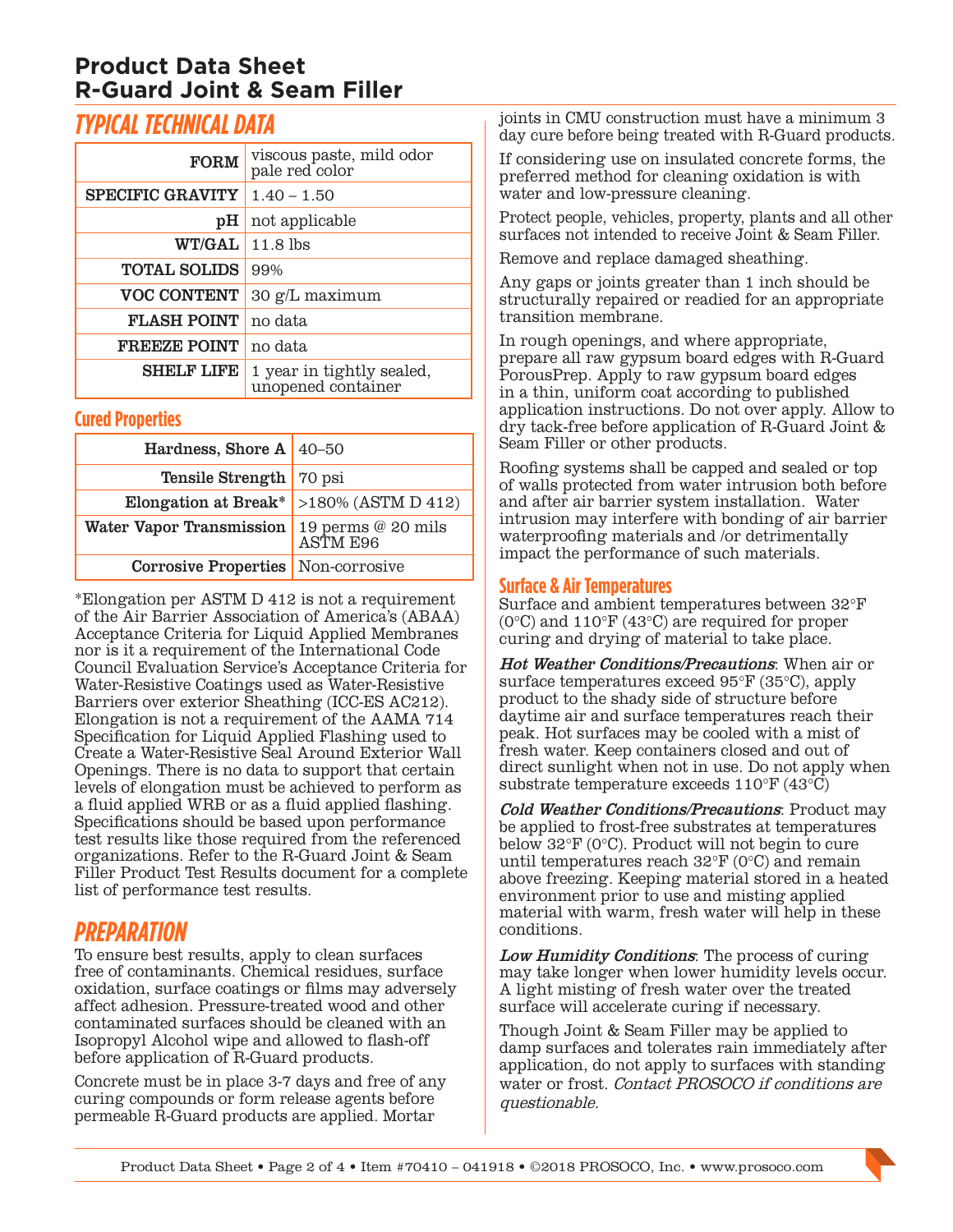## **Product Data Sheet R-Guard Joint & Seam Filler**

#### **Equipment**

Apply using a professional caulking gun. Use a DRY joint knife, trowel or spatula to tool and spread the product. Do not use soapy water when tooling or spreading.

#### **Storage & Handling**

Store in a cool, dry place. Keep container tightly closed when not dispensing. Do not open container until preparation work has been completed. Do not alter or mix with other chemicals. When stored at or below 80°F (27°C) R-Guard Joint & Seam Filler has a shelf life of 12 months after the date of manufacture. This shelf life assumes upright storage of factory-sealed containers. Do not double stack pallets. Dispose of unused product and container in accordance with local, state and federal regulations.

## *APPLICATION*

Read "Preparation" and the Safety Data Sheet before use.

#### **Dilution & Mixing**

Apply as packaged. Do not dilute or alter, or use for applications other than specified. No mixing required.

#### **Typical Coverage Rates**

Coverage varies based on surface texture and irregularities. R-Guard Joint & Seam Filler is sold in 29-oz tubes and 20-oz sausages.

Estimated coverage includes overlapping 1-inch on each side of the sheathing joint. Joint width varies from 0 to 0.25 inches.

- 60.5–93.5 lineal feet per 29-oz tube
- 38.5–60.5 lineal feet per 20-oz sausage

#### **Application Instructions**

#### PREPARE

Prepare all surfaces as described above under "Preparation." Once preparation is complete, cut open tip of threaded fitting, install nozzle and cut nozzle to desired opening.

## Filling Joints, Seams and Cracks,

Detailing Fastener Heads and Around Penetrations

1. Apply a bead of Joint & Seam Filler to all sheathing joints, seams and cracks, then strike smooth with a DRY tool. Joint widths up to 3/8 inch may be treated without backer rod. Treat joints ranging from 3/8 inch to 1 inch with backer rod before applying Joint & Seam Filler. Joints larger than 1 inch must be structurally improved or addressed with R-Guard SureSpan EX transition extrusion. Detail over wood knots, deep cracks or surface irregularities to complete the surface preparation.

- 2. Use a DRY joint knife, trowel or spatula to spread the product 1 inch beyond the sheathing seams on each side to a thickness of 20–30 mils.
- 3. Spot fastener heads and strike with a DRY tool.
- 4. Allow to skin before installing other waterproofing or air barrier components.

#### Detailing & Waterproofing Fastener Penetrations (Window & Door Penetrations)

- 1. Apply a bead of Joint & Seam Filler in each corner of the rough opening and at the sheathing to stud transition, then strike smooth with a DRY tool. Joint widths up to 3/8 inch may be treated without backer rod. Treat joints ranging from 3/8 inch to 1 inch with backer rod before applying Joint & Seam Filler. Joints larger than 1 inch must be structurally improved or addressed with R-Guard SureSpan EX transition extrusion.
- 2. Use a DRY joint knife, trowel or spatula to tool and spread product 1 inch beyond the seam on each side to a thickness of 20–30 mils.
- 3. Allow treated surfaces to skin over before installing R-Guard FastFlash®.

#### **PROTECT**

Apply R-Guard Spray Wrap, MVP, Cat 5™, Cat 5™ Rain Screen or other waterproofing or air barrier component pursuant to manufacturer instructions.

#### TRANSITION

#### Flashing Transitions

- 1. Fasten R-Guard SS ThruWall or other flashing leg to the vertical wall surface using a bead of Joint & Seam Filler or conventional methods. Fill any voids between the flashing leg and the vertical wall with Joint & Seam Filler.
- 2. Apply and tool Joint & Seam Filler as needed to direct water from the vertical wall to the face of SS ThruWall or other flashing.
- 3. Apply and tool Joint & Seam Filler at inside corners to ensure positive drainage.
- 4. Allow treated surfaces to skin before installing R-Guard FastFlash®.
- 5. Use Joint & Seam Filler to fill any remaining surface imperfections to provide positive drainage and continuous support of fluid-applied flashing membranes.

#### REPAIR

After applying R-Guard Spray Wrap MVP, Cat  $5^{\text{m}}$ , Cat  $5^{\text{m}}$ , Cat  $5^{\text{m}}$ , Cat S<sup>n</sup>, Cat S<sup>n</sup>, Cat S<sup>n</sup>, Cat S<sup>n</sup>, Cat S<sup>n</sup>, Cat S<sup>n</sup>, Cat S<sup>n</sup>, Cat S<sup>n</sup>, Cat S<sup>n</sup>, Cat S<sup>n</sup>, Cat S<sup>n</sup>, Cat S<sup>n</sup>, Cat Sn, Cat Sn, C air barrier component, Joint & Seam Filler may be used to fill any cracks or voids to achieve a seamless, pinhole and void free coating.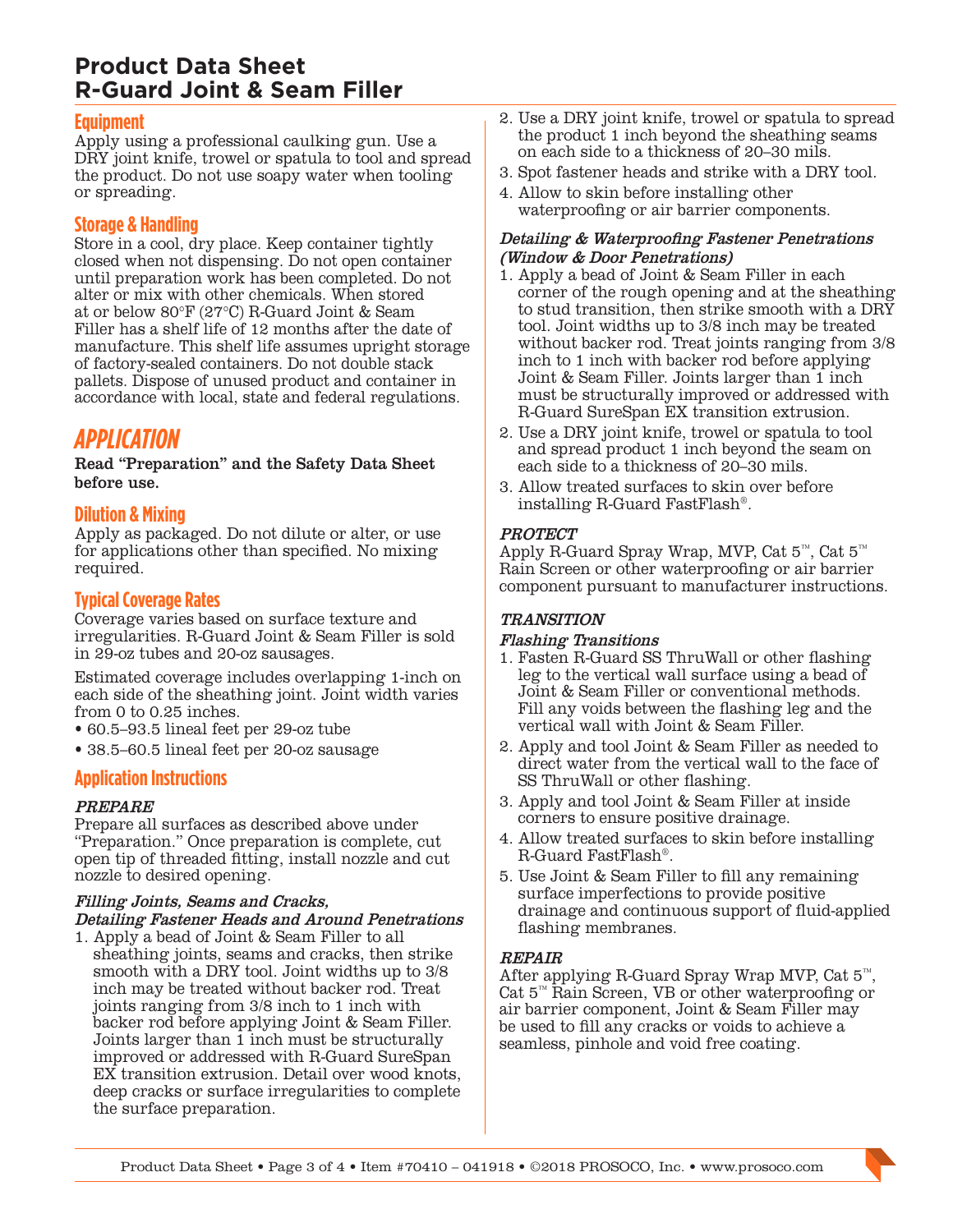### **Product Data Sheet R-Guard Joint & Seam Filler**

#### **Curing and Drying**

At 70°F (21°C) and 50% relative humidity, product skins within 30 minutes and dries in 4 hours. Paintable with most paints after 2 hours.

Joint & Seam Filler is moisture curing. Low temperatures and low relative humidity slow dry time. High temperatures and high relative humidity accelerate dry time.

#### **Cleanup**

Clean tools and equipment with mineral spirits or similar solvent immediately after use. Follow all safety precautions. Remove cured Joint & Seam Filler mechanically using a sharp-edged tool.

#### *WARRANTY*

The information and recommendations made are based on our own research and the research of others, and are believed to be accurate. However, no guarantee of their accuracy is made because we cannot cover every possible application of our products, nor anticipate every variation encountered in masonry surfaces, job conditions and methods used. The purchasers shall make their own tests to determine the suitability of such products for a particular purpose.

PROSOCO, Inc. warrants this product to be free from defects. **Where permitted by law, PROSOCO makes no other warranties with respect to this product, express or implied, including without limitation the implied warranties of merchantability or fitness for particular purpose**. The purchaser shall be responsible to make his own tests to determine the suitability of this product for his particular purpose. PROSOCO's liability shall be limited in all events to supplying sufficient product to re-treat the specific areas to which defective product has been applied. Acceptance and use of this product absolves PROSOCO from any other liability, from whatever source, including liability for incidental, consequential or resultant damages whether due to breach of warranty, negligence or strict liability. This warranty may not be modified or extended by representatives of PROSOCO, its distributors or dealers.

## *CUSTOMER CARE*

Factory personnel are available for product, environment and job-safety assistance with no obligation. Call 800-255-4255 and ask for Customer Care – technical support.

Factory-trained representatives are established in principal cities throughout the continental United States. Call Customer Care at 800-255-4255, or visit our web site at www.prosoco.com, for the name of the PROSOCO representative in your area.

## *BEST PRACTICES*

For best results, spread and tool Joint & Seam Filler while still wet, within 2–3 minutes of gun application.

Hot Weather Conditions/Precautions: When air or surface temps exceed 95°F (35°C), apply product to shady side of structure before daytime air and surface temps reach their peak. Hot surfaces may be cooled with a mist of fresh water. Surfaces may be damp but must be free of standing water before application. Keep containers closed and out of direct sunlight when not in use. Do not apply when substrate temp exceeds  $110^{\circ}F(43^{\circ}C)$ . Cold Weather Conditions/Precautions: Product may be applied to frost-free substrates at temps below  $32^{\circ}F(0^{\circ}C)$ . Product will not begin to cure until temps reach and remain above 32°F (0°C). Low Humidity Conditions/ **Precautions:** Curing may take longer when lower humidity levels occur. A light misting of fresh water over the treated surfaces will accelerate curing, if necessary.

For Cast-In-Place Concrete Applications, the concrete designated for application must be clean, smooth and free of curing compounds and form release agents. Repair bug holes, honey combing and other imperfections using a suitable cementitious mortar. Remove concrete splashes, over pours, grout or slurry rundown using appropriate mechanical means. Fill and prepare minor imperfections in the concrete surface with R-Guard Joint & Seam Filler. After application, inspect the surface to ensure the coating is applied at the appropriate wet mil thickness, achieving a continuous film and free of pinholes. Treat visible pinholes or breaks in the film with additional primary air and water barrier coating or R-Guard FastFlash®.

Roofing systems shall be capped and sealed or top of walls protected from water intrusion both before and after air barrier system installation. Water intrusion may interfere with bonding of air barrier waterproofing materials and /or detrimentally impact the performance of such materials.

PROSOCO R-Guard® Joint & Seam Filler, FastFlash® and AirDam® are recommended for improved performance of R-Guard Spray Wrap MVP, VB, Cat 5™ and Cat 5™ Rain Screen water-resistive barrier coatings.

Illustrations depicting the use of PROSOCO R-Guard® products are available at www.prosoco. com by downloading the R-Guard Installation Guidelines.

To schedule field technical support, contact your PROSOCO Technical Customer Care tollfree at 800-255-4255. Field visits by PROSOCO personnel are for the purpose of making technical recommendations only. PROSOCO is not responsible for providing job site supervision or quality control. Proper application is the responsibility of the applicator.